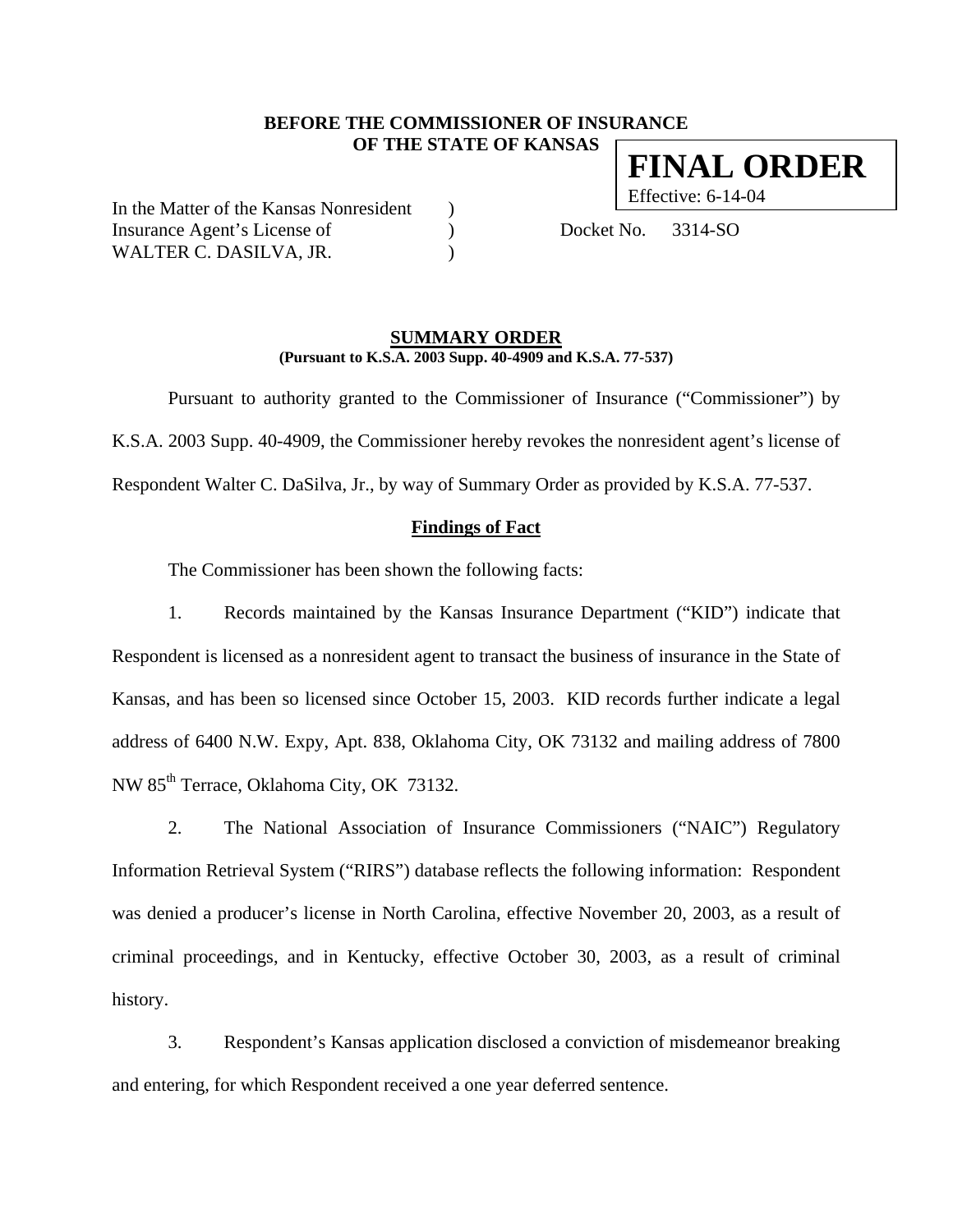4. By letter dated February 13, 2004, KID requested details of the denials and criminal history by March 1, 2004, and advised Respondent that failure to reply by March 1 could result in action against his license.

5. By letter dated March 2, 2004, KID made a second request.

6. The March 2 letter was returned marked "Return to sender."

7. To date, Respondent has not responded to the inquiry or notified KID of the

license denials or a change of address.

### **Applicable Law**

8. K.S.A. 2003 Supp. 40-4909(a) provides, in relevant part:

"The commissioner may deny, suspend, revoke or refuse renewal of any license issued under this act if the commissioner finds that the applicant or license holder has (1) Provided incorrect, misleading, incomplete or untrue information in the license application. (2) Violated (A) Any provision of chapter 40 of the Kansas Statutes Annotated, and amendments thereto, or any rule and regulation promulgated thereunder; (B) Any subpoena or order of the commissioner; . . . [or](9) Had an insurance agent license, or its equivalent, denied, suspended or revoked in any other state, district or territory. . . ." K.S.A. 2003 Supp. 40-4909(a).

9. Administrative regulations require that a person licensed in this state as an insurance agent shall, within 30 days of the occurrence, report enumerated events to the Commissioner. Among these events are disciplinary action against the agent's license by the insurance regulatory official of any other state or territory, criminal convictions, or changes of address. K.A.R. § 40-7-9.

10. The Commissioner may revoke any license issued under the Insurance Agents Licensing Act if the Commissioner finds that the insurable interests of the public are not properly served under such license. K.S.A. 2003 Supp. 40-4909(b).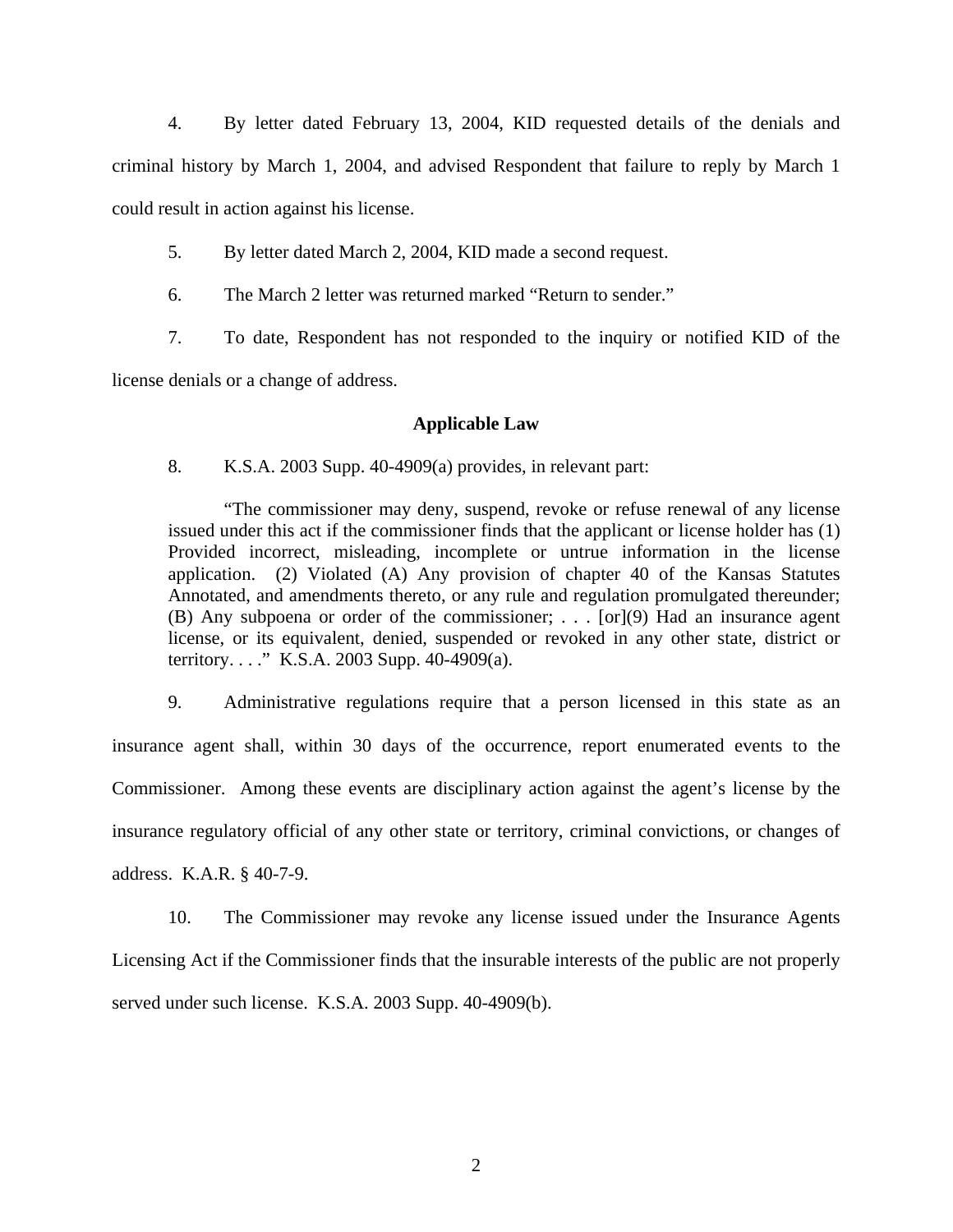#### **Conclusions of Law**

11. The Commissioner has jurisdiction over Respondent as well as the subject matter of this proceeding, and such proceeding is held in the public interest.

12. The Commissioner finds that Respondent failed or refused to respond to a proper inquiry from the Commissioner.

13. The Commissioner finds that Respondent has violated K.A.R. §40-7-9 by failing to notify KID of the license denials within 30 days and, it appears, failing to notify KID of a change of address.

14. The Commissioner finds that Respondent has had an agent's license or its equivalent denied in another state.

15. The Commissioner, therefore, concludes that good cause exists pursuant to K.S.A. 2003 Supp. 40-4909(a) to revoke Respondent's Kansas resident insurance agent's license.

16. In addition, the Commissioner finds that Respondent's insurance agent's license should be revoked without delay for the protection of the insurable interests of the public pursuant to K.S.A. 2003 Supp. 40-4909(b).

17. Based on the facts and circumstances set forth herein, it appears that the use of summary proceedings in this matter is appropriate, in accordance with the provisions set forth in K.S.A. 77-537(a), in that the use of summary proceedings does not violate any provision of the law and the protection of the public interest does not require the KID to give notice and opportunity to participate to persons other than Walter C. Dasilva, Jr.

**IT IS THEREFORE ORDERED BY THE COMMISSIONER OF INSURANCE THAT** the Kansas nonresident insurance agent's license of Walter C. DaSilva, Jr., is hereby **REVOKED**.

3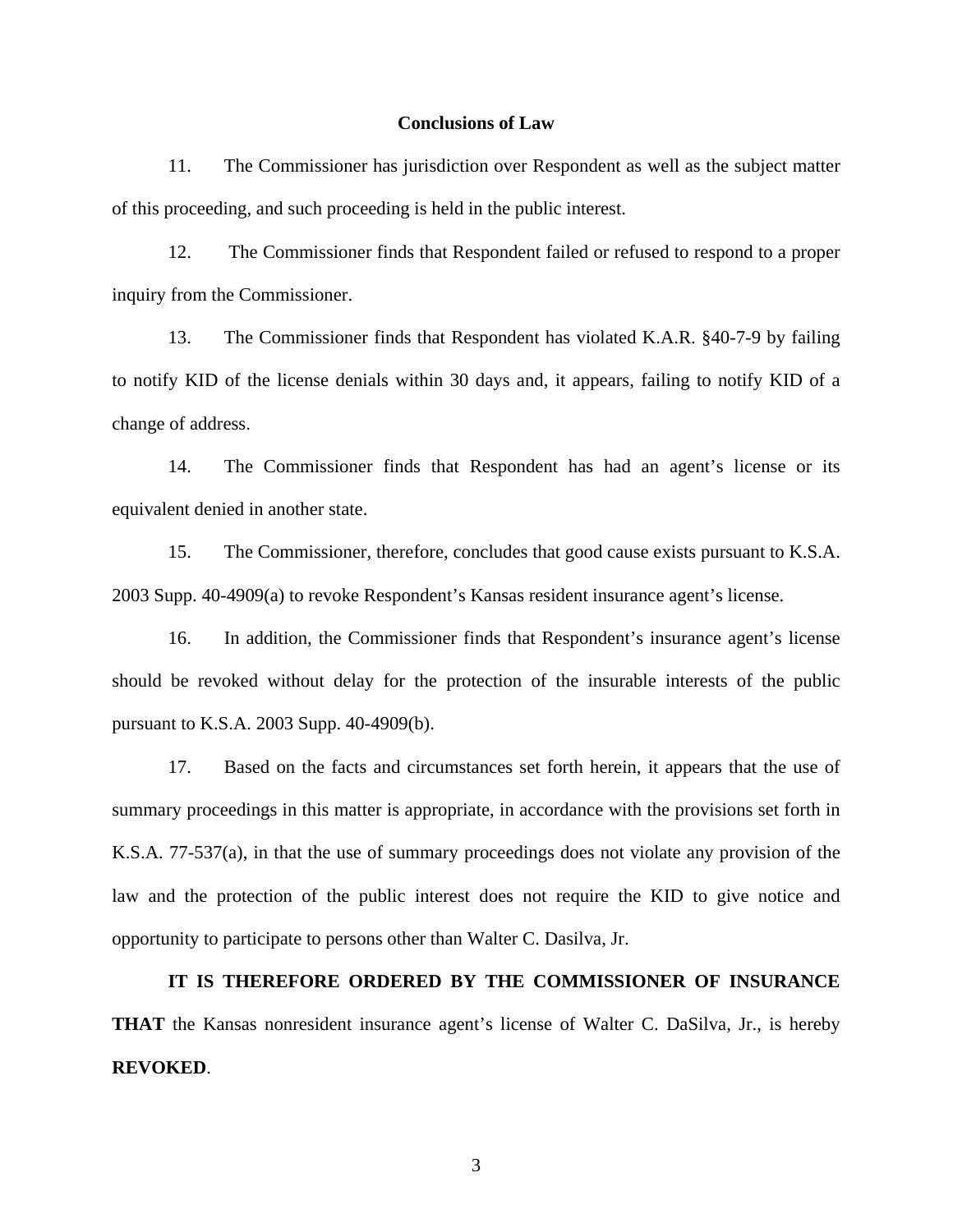## **IT IS SO ORDERED THIS \_27th\_ DAY OF MAY 2004, IN THE CITY OF**

# **TOPEKA, COUNTY OF SHAWNEE, STATE OF KANSAS.**



| $\angle$ s/ Sandy Praeger        |  |
|----------------------------------|--|
| <b>Sandy Praeger</b>             |  |
| <b>Commissioner of Insurance</b> |  |
| BY:                              |  |

 $\angle$ s/ John W. Campbell $\angle$ John W. Campbell General Counsel

**NOTICE: In the event the Petitioner files a petition for judicial review, the agency officer designated pursuant to K.S.A. 77-613(e) to receive service of a petition for judicial review on behalf of the KID is John W. Campbell, General Counsel, Kansas Insurance Department, 420 S.W. 9th St., Topeka, KS 66612-1678.** 

## **Certificate of Service**

 The undersigned hereby certifies that she served a true and correct copy of the above and foregoing **Notice** and **Summary Order** on this \_27th\_ day of May 2004, by causing the same to be deposited in the United States Mail, first class postage prepaid, addressed to the following:

 Walter C. DaSilva, Jr. 7800 NW 85th Terrace Oklahoma City, OK 73132

> \_/s/ Brenda J. Clary\_\_\_\_\_\_\_\_\_\_\_\_\_\_\_\_\_\_\_\_ Brenda J. Clary